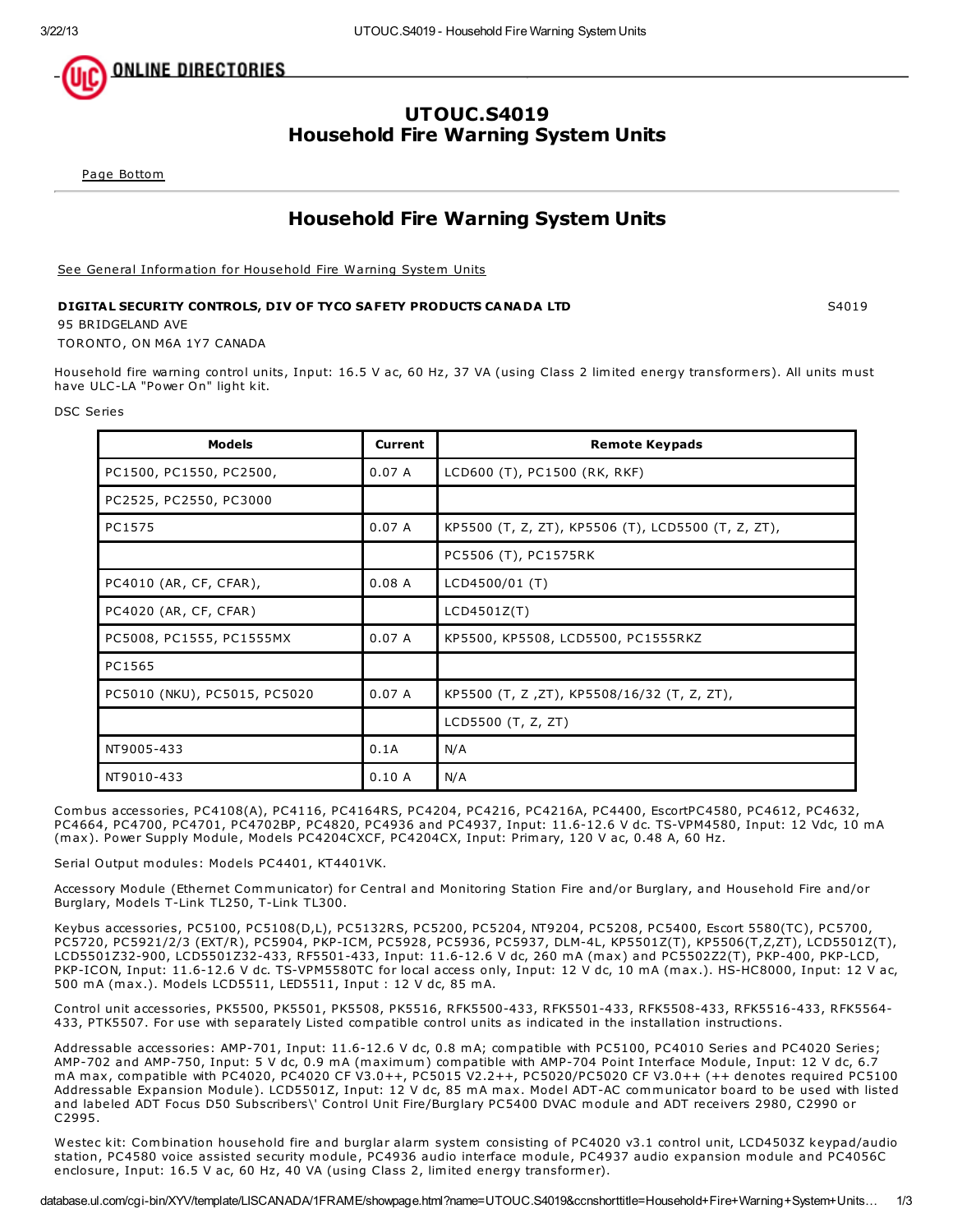#### 3/22/13 UTOUC.S4019 - Household Fire Warning System Units

Remote sounder, Model NT9201, Input: 6 V dc, 12 mA (Standby), 170 mA (Alarm), provided from NT9010-433 control unit.

Partner Series

| <b>Models</b>         | <b>Current</b>   | <b>Remote Keypad</b><br>and Current |
|-----------------------|------------------|-------------------------------------|
| P <sub>6</sub>        | 0.07A            | RS6, PRS6, PRS6L, 0.06 A            |
| P6B, P6BM, P48        | 0.07A            | PRS6RKZ                             |
| P6BMX                 | 0.07A            | PKP-LCD, PKP-ICON                   |
| P600                  | 0.07A            | PRS600 (T), 0.03 A                  |
| P864 (CB, CBCF, CF),  | 0.08A            | PRS400 (T), 0.06 A                  |
| P16128 (CB, CBCF, CF) |                  |                                     |
| PAMP702, PAMP750      | $0.9 \text{ mA}$ | KP5500                              |
| PNT9010-433           | 0.10A            | N/A                                 |

Keybus accessories: P5100, P5108(D,L), P5132-900, P5132RS, P5208, P5400, P5580(TC), P5700, P5720, P5921/2/3 (EXT/R), P5904, P5928, P5936, P5937, DLM-4, P832-02Z(T) , P832-ICON and P-ICON-900, Input: 11.6-12.6 V dc.

Combus accessories: P4108(A), P4116, P4164RS, P4204, P4216, P4216A, P4400, P4580, P4612, P4632, P4664, P4700, P4701, P4702, P4820, P4936 and P4937, Input: 11.6-12.6 V dc. PC5102-433 Wireless Receiver for wireless keys only. Input: 11.6-12.6 V dc, 200 mA max. Keybus RF Accessory: Model RF5108-433 Wireless Receiver and Control unit accessories: Models RF5132-433 and RF4164-433 RF receivers. Model TR5164-433 receiver and transmitter. For use with other separately compatibly Listed devices as indicated in the manufacturer's installation instructions, Input: 12 V dc, 40 mA max.

RF accessories: WLS908, WLS909 and WLS910 (battery operated); compatible with PC5132-900 and PC5132RS. (Note: WLS910 cannot be used as primary keypad). PWLS908, PWLS909 and PWLS910 keypads (battery operated); compatible with P5132 and P4164. WLS919-433 keypads (battery operated), compatible with the PC132-433 and NT9010-433.

Addressable accessories: PAMP-700, Input: 11.6-12.6 V dc, 0.8 mA, compatible with P5100, P864 Series and P16128 Series.

Westec kit: Combination household fire and burglar alarm system consisting of P16128A v3.1 control unit, PEKP keypad/audio station, P4580 voice assisted security module, P4936 audio interface module, P4937 audio expansion module and P4056C enclosure, Input: 16.5 V ac, 60 Hz, 40 VA (using Class 2, limited energy transformer).

Remote sounder, Model PNT9201, Input: 6 V dc, 12 mA (Standby), 170 mA (Alarm), provided from NT9010-433 control unit.

Power Reversal Modules: Model PRM-2W and PRM-2W(C), Input: 12-15 V dc, 25 mA max, Model PRM-4W and PRM-4W(C), Input: 12-15 V dc, 25 mA max.

Power Supervisory Relay: Model RM-2, Input: 10-30 V dc, 25 mA max.

Control unit accessories, Models GS3055-I, GS3060 and GS3060-RF GSM-GPRS Interfaces, Fire Alarm and Security Equipment, intended for supplementary use only with separately Listed control units as indicated in the installation instructions. For models GS3055-I and GS3060, internal 12V, minimum 1.2 AH rechargeable battery is required for Low Power Mode (JP3 OFF); Model GS3060-RF employs a 12 V/7.0 Ah battery.

Control unit accessory: Fire Alarm and Security Equipment Model GS-BOOST Telco Voltage Booster, used only in conjunction with Model GS3060 when interfacing with alarm control panels that require a higher simulated Telco line voltage.

Control unit accessories, Models 3G3070 and 3G3070-RF GSM-GPRS/3G Interfaces, intended for supplementary use only with separately Listed control units as indicated in the installation instructions. For model 3G3070, internal 12V, minimum 1.2 AH rechargeable battery is required for Low Power Mode (JP3 OFF); Model 3G3070-RF employs a 12 V/7.0 Ah battery.

Model Security Gateway/GTW5000: Combination household fire and burglary warning systems with integrated PC5020 combination control unit, LCD5501Z32-433, RF5501-433 and/or LCD5500Z keypads, PC5936 audio interface module, PC5904 and/or PC5921, PC5921EXT, PC5921EXT/R audio stations, HS-NH400 10 Base T Ethernet hub, 4110 video module, AXT Terminal Expansion Module and MN12165 March Networks PS, Input: 120 V ac, 60 Hz, 175 Va.

Household fire warning control units, Input: 16.5 V ac, 60 Hz, 37 VA (using Class 2 limited energy transformers). All units must have ULC-LA "Power On" light kit. DSC Series: Models PC1864, PC1832 and PC1616.

Household fire warning control units, Models SCW9047-433, SCW9447-433, SCW9045-433, Input: 16 V ac, 60 Hz, 20 VA (from Class 2 limited energy transformers).

Combination household burglary and fire alarm system control units, Models PC9155-433, PC9155D-433, PC9155G-433, PC9155I-433 short range low power RF and hardwire system; Models SCW9055-433, SCW9055D-433, SCW9055G-433, SCW9055I-433, SCW9055D-SM-433, SCW9055G-SM-433, SCW9055I-SM-433, SCW9057-433, SCW9057D-433, SCW9057G-433, SCW9057I-433, SCW9057D-SM-433, SCW9057G-SM-433, SCW9057I-SM-433 short range low power RF and hardwire systems with integrated sounder.

Models PC580, PC585, Power432 Input: 16.5 V ac, 60 Hz, 40 VA (from Class 2 transformer).

Combination household fire and burglary alarm system control unit, Input: 16.5 V ac, 60 Hz, 37 VA (using Class 2 limited energy transformers). DSC: Model PC1404.

Control unit accessory, Keypad, PC1404RKZ. For use with separately Listed compatible control units as indicated in the installation

database.ul.com/cgi-bin/XYV/template/LISCANADA/1FRAME/showpage.html?name=UTOUC.S4019&ccnshorttitle=Household+Fire+Warning+System+Units… 2/3